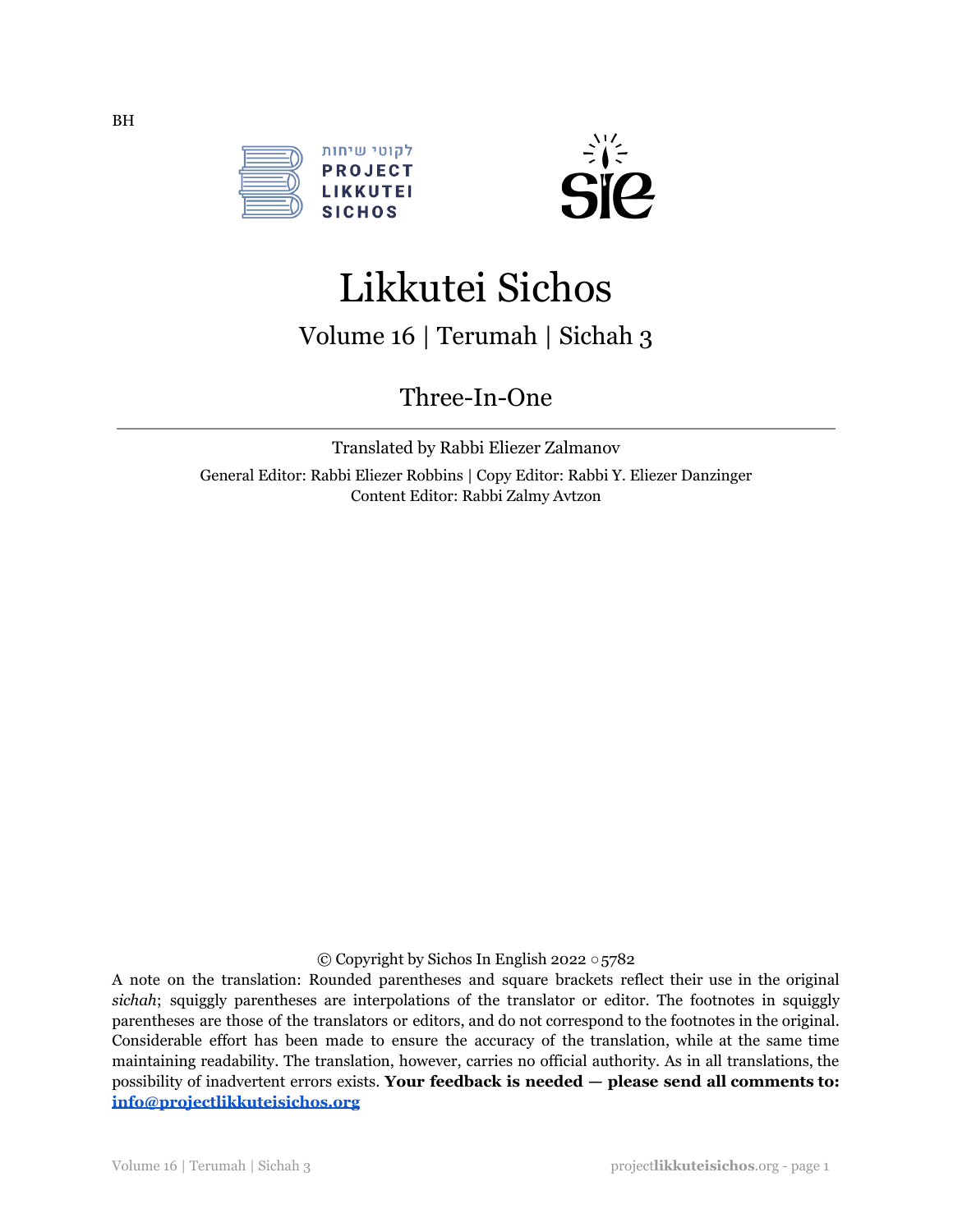#### WHICH VERSE?

From the verse,<sup>1</sup> "They shall make Me a sanctuary and I will dwell among them," Rambam derives in *Hilchos Beis HaBechirah*: 2

It is a positive *mitzvah* to construct a house for Hashem, prepared for sacrifices to be offered within… as it says: "They shall make Me a sanctuary." The *Mishkan* constructed by Moshe is already described in the Torah, and was only temporary, as it says:<sup>3</sup> "For you will not yet have come…."

However, in *Hilchos Melachim*, <sup>4</sup> Rambam derives this *mitzvah* from a different verse: "Israel was commanded to fulfill three *mitzvos* upon entering the land {of Israel}… {The third being:} To build Hashem's Chosen House, as the Torah says: 5 'Seek out His Presence and come there.'" The question is known: Why does Rambam not cite the same verse here that he does at the beginning of *Hilchos Beis HaBechirah*?

*Lechem Mishneh* <sup>6</sup> explains that the verse, "They shall make Me a sanctuary," refers to the "desert *Mishkan*," and the verse, "seek out His Presence" refers to the "*Mishkan* of Shiloh" (as rendered there<sup>7</sup> by Rashi), and "since it was a *mitzvah* that applied in Shiloh and in the desert, certainly it was a *mitzvah* that applied to the Chosen House."

But still unclear is this: Constructing a "house for Hashem" is described by Rambam in *Hilchos Beis HaBechirah* as being a "positive *mitzvah*." Meaning, it is a *mitzvah* to be practiced for all future generations. Since this is the case, why does Rambam cite {as the basis for this *mitzvah*} a verse that commands only construction of the {temporary} *Mishkan*?

<sup>1</sup> *Shemos* 25:8.

*<sup>2</sup> Mishneh Torah, "Hilchos Beis HaBechirah*" {lit: "Laws of Hashem's Chosen House," laws pertaining to constructing the *Beis HaMikdash*}, ch. 1, par 1; and in *Sefer Hamitzvos*, positive *mitzvah* 20; also listed by the *Chinuch* as *mitzvah* 95.

<sup>3</sup> *Devarim* 12:9.

*<sup>4</sup> Mishneh Torah,* "*Hilchos Melachim*" {lit., "Laws of Kings"}, ch. 1, par. 1.

<sup>5</sup> *Devarim* 12:5.

<sup>6</sup> {Commentary on Rambam by Rabbi Avraham de Boton of the 16th century.}

<sup>7</sup> *Devarim,* ibid.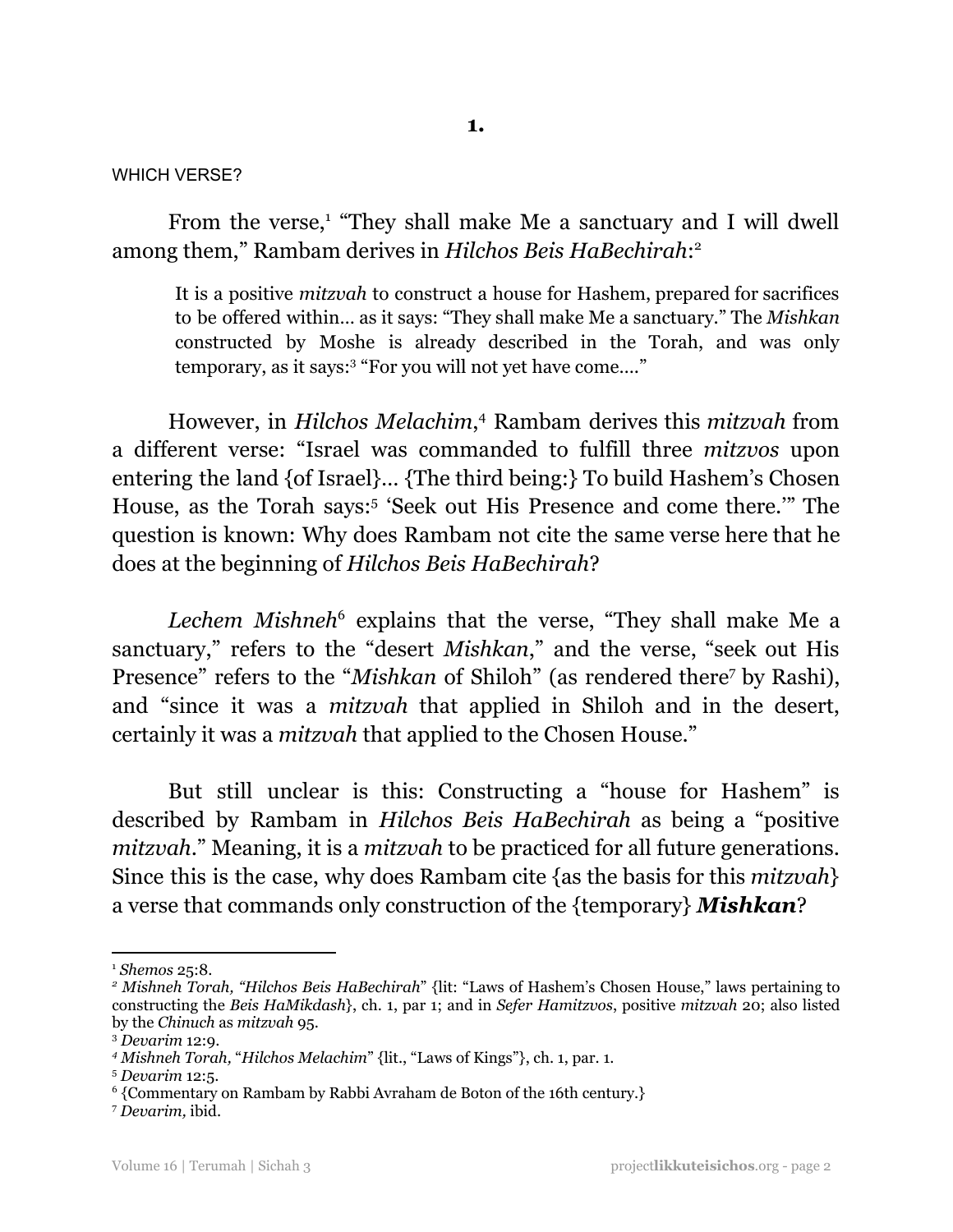And in general, it is difficult to understand why {Rambam cites the prooftexts that he does}: In *Hilchos Beis HaBechirah*, which, as the name implies, is all about the the eternal *mitzvah* of (constructing) the *Beis HaMikdash,* Rambam cites a verse referring to the desert *Mishkan*. And in *Hilchos Melachim*, which, as the name implies, discusses primarily the *mitzvah* of (appointing) a king, he cites the verse, "seek out His Presence," which refers to the *Mishkan* of Shiloh (and the eternal *Beis HaMikdash*).

#### **2.**

#### DEVIATING FROM THE MIDRASH

Seemingly, we can explain that Rambam quotes the verse,"They shall make Me a sanctuary" in *Hilchos Beis HaBechirah* (not as a command that to build the *Mishkan* {in particular}, but) because this verse teaches us the (general) *mitzvah* of constructing the *Beis HaMikdash*, as is indeed expounded in various *midrashim*. <sup>8</sup> But according to this explanation, the converse is unclear: Why is the *mitzvah* to construct a "Chosen House," as described in *Hilchos Melachim*, derived from a different verse: "Seek out His Presence and come there"?

An even greater difficulty: From Rambam's diction, etc., it seems that his source {of this passage} in *Hilchos Melachim* is the *Midrash*, <sup>9</sup> which quotes the verse, "They shall make Me a sanctuary" regarding the *Beis HaMikdash,* as follows:

Israel was commanded to fulfill three *mitzvos* upon entering the land {of Israel}: To appoint a king; to build Hashem's Chosen House; and to annihilate the descendents of Amalek. To appoint a king, as the Torah says,<sup>10</sup> "You shall set a king over you"; to build Hashem's Chosen House, as the Torah says,<sup>11</sup> "They **shall make Me a sanctuary**"; and to annihilate the descendants of Amalek, as the Torah says,<sup>12</sup> "When Hashem grants you respite... you shall obliterate the remembrance of Amalek."

<sup>8</sup> *Seder Olam Rabbah*, end ch. 6; *Tanchuma, Teitzei* 11; *Pesikta D'Rav Kahana*, ch. 3.

<sup>9</sup> *Tanchuma* and *Pesikta*, ibid.

<sup>10</sup> {*Devarim* 17:15.}

<sup>11</sup> {*Shemos* 25:8.}

<sup>12</sup> {*Devarim* 25:19.}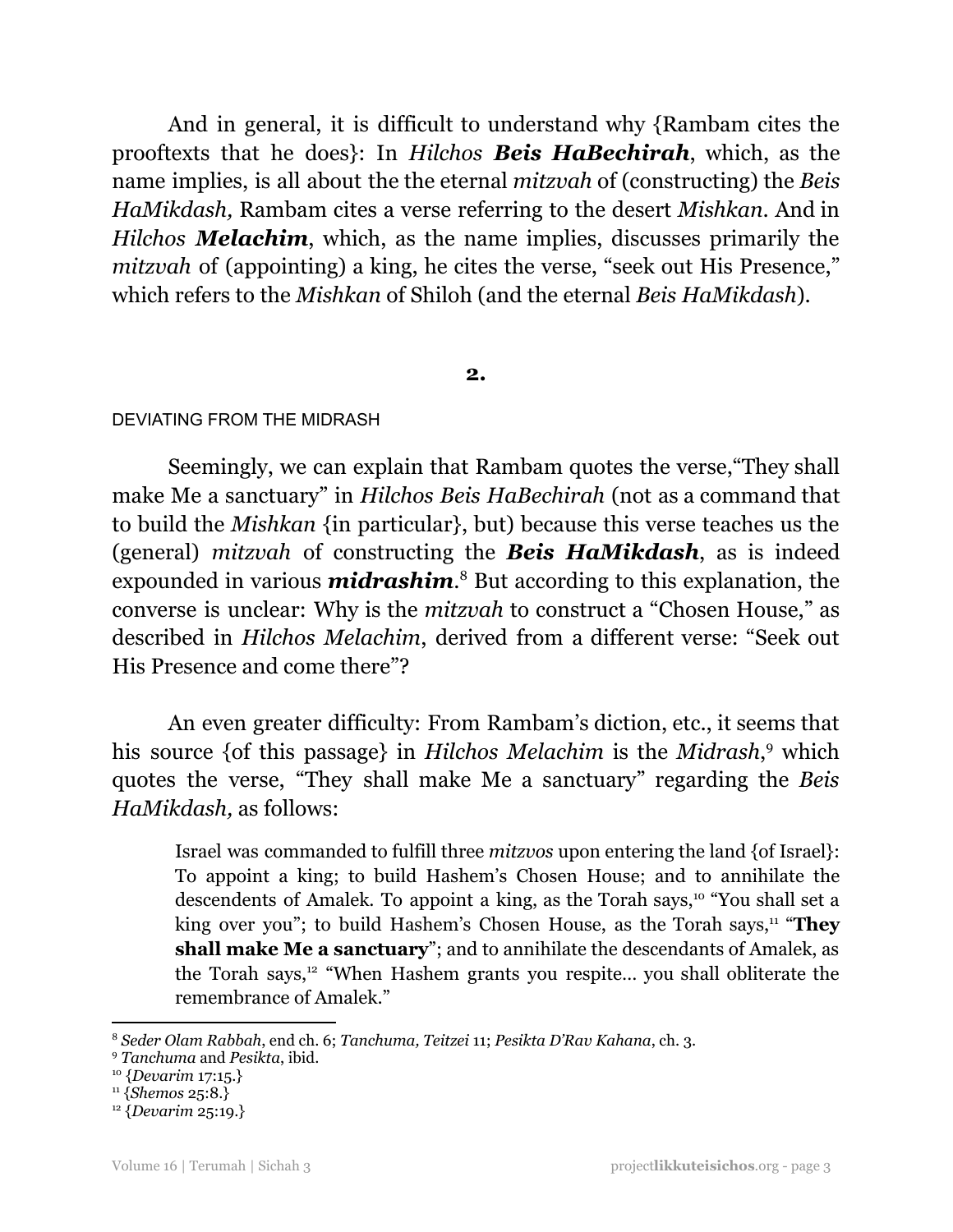So we see that in the same context of these three *mitzvos*, the *Midrash* derives the *mitzvah* of building Hashem's Chosen House from the verse, "'They shall make Me a sanctuary." Why, then, does Rambam in *Hilchos Melachim* diverge (from the *Midrash* and from *Hilchos Beis HaBechirah*) and quote a different verse as the source of this *mitzvah*?

## **3.**

#### A THIRD VERSE

We also need to clarify: There is a verse with an explicit command to construct the *Beis HaMikdash* (as opposed to the verse, "they shall make Me a sanctuary," which plainly refers to the *Mishkan*): "It shall be the place where Hashem, your L-rd, will choose to rest His Name — there…" 13 This verse is indeed quoted in the *Gemara*<sup>14</sup> and in *Sifri*.<sup>15</sup> As such, why doesn't Rambam, who enumerates perpetual <sup>16</sup> *mitzvos*, cite this verse in the beginning of *Hilchos Beis HaBechirah*?

Kesef Mishneh<sup>17</sup> explains<sup>18</sup> that Rambam does not interpret the verse "it shall be that the place…" as a command to build the *Beis HaMikdash*, but rather, as a "narrative" (relating that the offerings will be brought in the place that Hashem will choose). The fact that the *Gemara* (and *Sifri*) cite this verse is only proof<sup>19</sup> that "annihilating the descendants of Amalek takes priority over building the *Beis HaMikdash*." 20

However, according to this explanation (in addition to being at odds with the general rule<sup>21</sup> that Rambam always brings the most

<sup>13</sup> *Devarim* 12:11.

<sup>14</sup> *Sanhedrin* 20b.

<sup>15</sup> *Devarim*, ibid.

<sup>&</sup>lt;sup>16</sup> {As opposed to a *mitzvah* that was given expressly for a specific time period.}

<sup>&</sup>lt;sup>17</sup> {Commentary on *Mishneh Torah*, authored by Rabbi Yosef Karo.}

<sup>18</sup> "*Hilchos Beis HaBechirah,*" ch. 1, par 1.

<sup>19</sup> {"...He will give you rest from all your enemies all around, and you will dwell securely" (*Devarim* 12:10), alluding to annihilating Amalek, is followed by the verse quoted in the *sichah*, "it shall be the place…," alluding to the building of the *Beis HaMikdash*.}

<sup>20</sup> {*Mishneh Torah,* "*Hilchos Melachim,*" ch. 1, par. 2.}

*<sup>21</sup> Lechem Mishneh* on *Hilchos Melachim,* ch. 1, par. 2; *Yad Malachi, Klalei HaRambam*, ch. 4.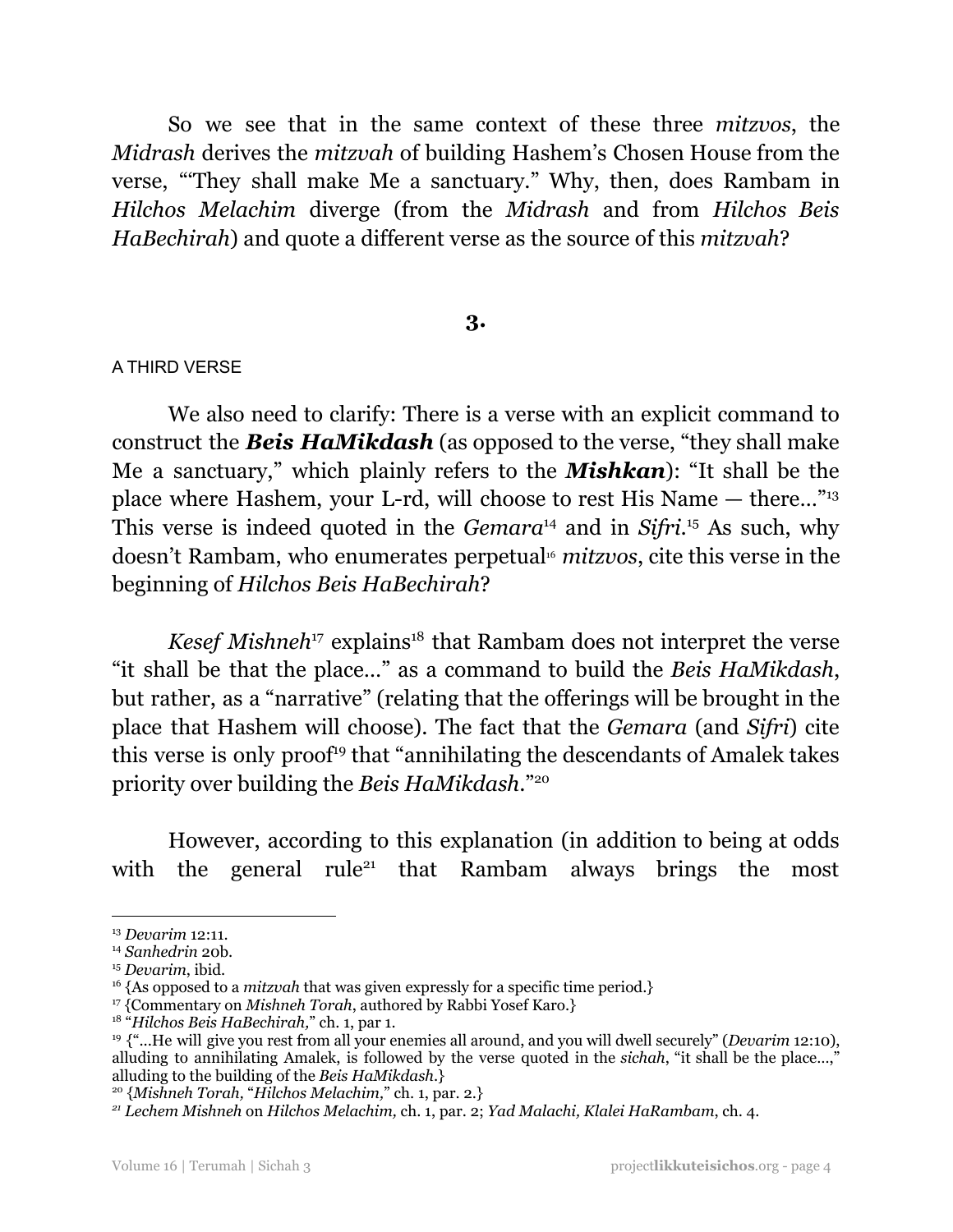straightforward teaching, even if not found in the *Gemara* — which should also be the case here, but it is not)  $-$  the question arises:<sup>22</sup> Why doesn't Rambam also quote this verse (in *Hilchos Melachim*) to prove that annihilating the descendants of Amalek takes priority over building the *Beis HaMikdash*?

## **4.**

#### STORYTELLING?

Rambam's wording in *Hilchos Beis HaBechirah* also needs clarification. Following the conclusion of the first *halachah*: "The *Mishkan* constructed by Moshe was already described in the Torah, and it was only temporary, as the Torah says:<sup>23</sup> 'For you will not yet have come...," Rambam continues in the second *halachah*:

After they entered the land {of Israel}, they erected the *Mishkan* in Gilgal during the fourteen years in which they conquered and divided the land. From there, they went to Shiloh, built a house of stone, and spread the curtains of the *Mishkan* over it. It did not have a roof. The *Mishkan* of Shiloh stood for 369 years. When Eli died, it was destroyed. Afterward, they came to Nov and built a sanctuary. When Shmuel died, it was destroyed, and they came to Givon and built a sanctuary. From Givon, they came to the Eternal House. The days {the sanctuary stood} in Nov and Givon were 57 years.

This is perplexing: Rambam {i.e., *Mishneh Torah*} is a book of *halachos*. <sup>24</sup> What are the halachic ramifications of these extensive details that a *Mishkan* was erected in Gilgal and then in Nov and Givon? Seemingly, this passage merely recounts Jewish history!

True, Rambam's source for the {historical} order of these buildings, etc., is the *Mishnah* in tractate *Zevachim*. <sup>25</sup> However, even though the

<sup>22</sup> As the *Kesef Mishneh* inquires in his gloss on "*Hilchos Melachim,*" ch. 1, par 1.

<sup>23</sup> *Devarim* 12:9.

<sup>&</sup>lt;sup>24</sup> {I.e., a legal code of Jewish law.}

<sup>25</sup> *Zevachim* 112b, 116b ff. (118b ff), as noted in *Kesef Mishneh*.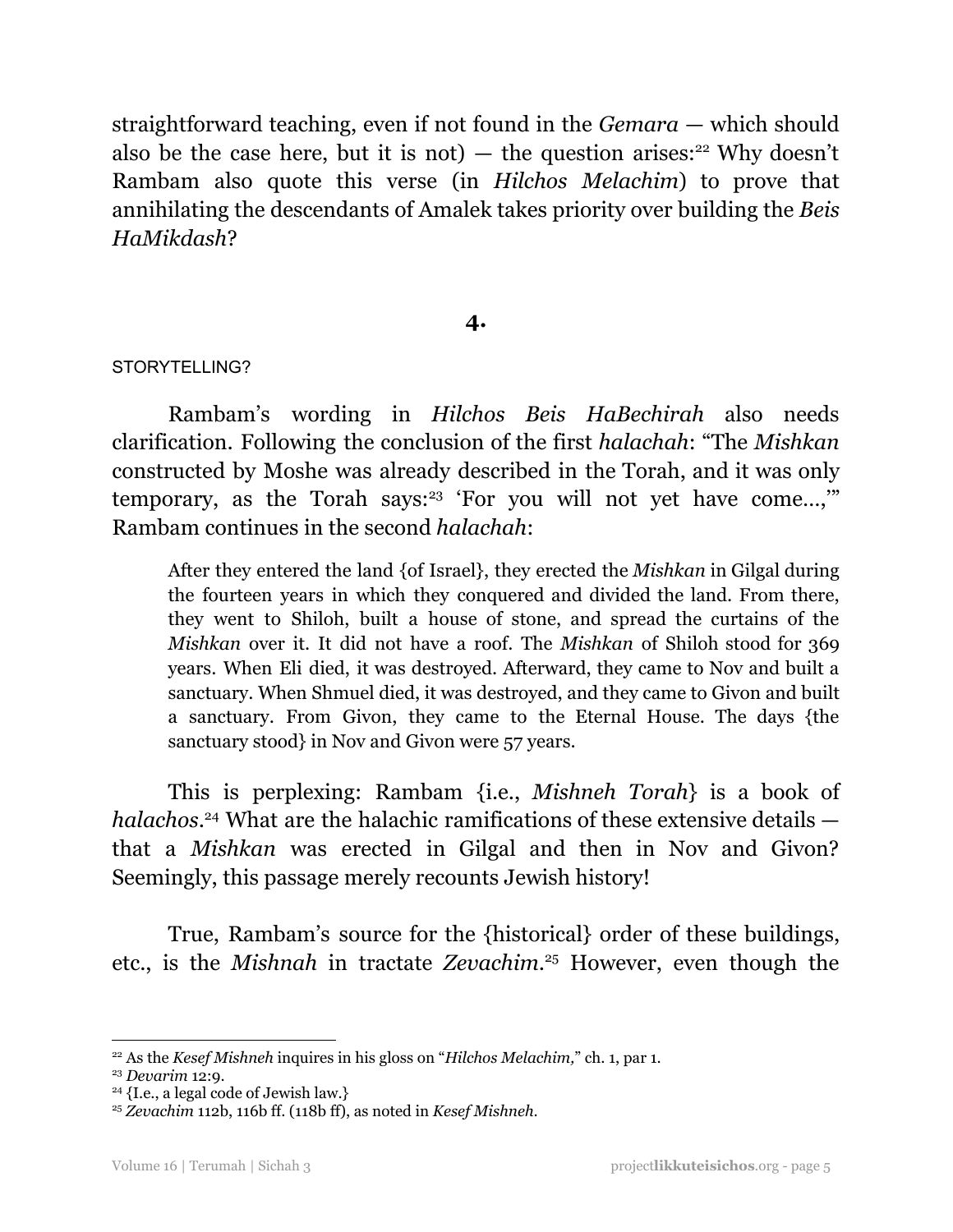*Mishnah* includes several subjects that are not *halachos*, <sup>26</sup> Rambam's "*Sefer* HaYad,"<sup>27</sup> in contrast, includes only final *halachic* rulings.<sup>28</sup>

Moreover: The *Mishnah* also does not only recount the {historical} order of these buildings, but it adjoins this to related *halachos* and rulings: 29

When they came to Gilgal, private altars were permitted; *kodshei kodashim*<sup>30</sup> were eaten.... When they came to Shiloh, private altars were prohibited…. When they came to Nov and Givon, private altars were permitted (all this serving as a preface to the next stage, so that) when they came to Yerushalayim, private altars were prohibited and were never again permitted; and it {Yerushalayim} was characterized as "inheritance."<sup>31</sup>

Yet Rambam makes no mention of these details, for obvious reasons, since "what was, was." <sup>32</sup> And regarding the *halachah* in *Mishneh Torah* (in paragraph three) 33 that "once the *Beis HaMikdash* was built in Yerushalayim, it became forbidden to build a sanctuary for Hashem or to offer sacrifices in any other place," it is irrelevant that "when they came to Gilgal, private altars were permitted," and "when they came to Shiloh, private altars were prohibited."

This makes the matter even more puzzling:

- a) Why does Rambam include the order of "Gilgal… from there they came to Shiloh…"?
- b) Why does Rambam specify the **number** of years that each *Mishkan* stood, which is no more than of historical interest, even in the time of Gilgal, etc?

<sup>26</sup> As does the *Gemara*.

<sup>27</sup> {Another name for *Mishneh Torah*.}

<sup>28</sup> As Rambam writes in his introduction.

<sup>29</sup> {*Mishnah*, *Zevachim* 112b.}

<sup>30</sup> {Lit., "holy of holies," referring to the holiest grade of sacrifices, as distinct from *kodashim kalim*.}

<sup>&</sup>lt;sup>31</sup> {In the verse, "For you will not yet have come to the rest and to the inheritance, which the L-rd your G-d has given you." (*Devarim* 12:9) The *Gemara* interprets this verse: "*Rest* — refers to Shiloh; *inheritance* this refers to Yerushalayim." (*Zevachim* 119a)}

<sup>32</sup> {I.e., it will have no future *halachic* applicability.}

<sup>33</sup> {*Mishneh Torah*, "*Hilchos Beis HaBechirah*, ch. 1., par. 3.}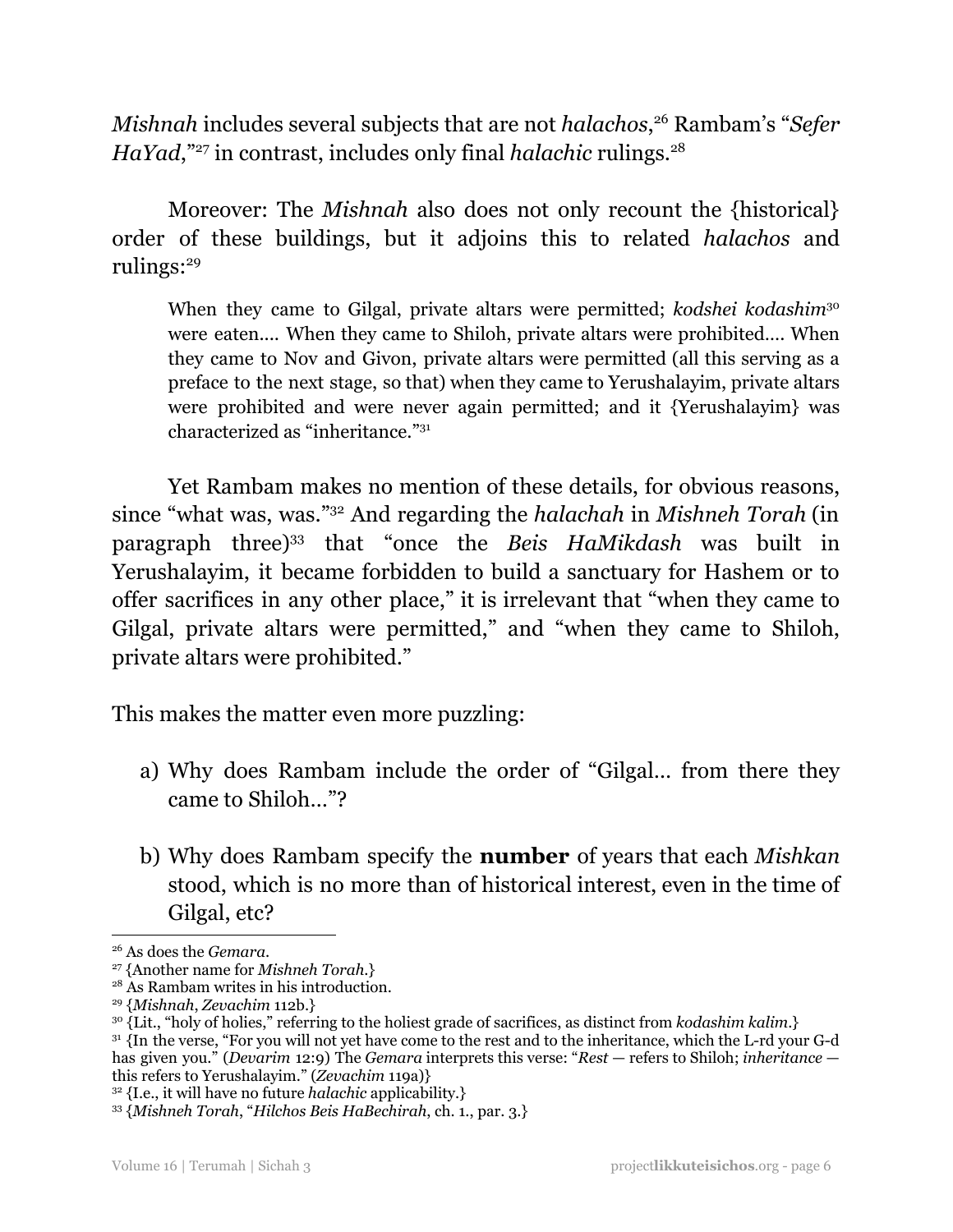c) Why does Rambam also provide details that are not included in the Mishnah?

**5.**

#### WHY A NUMBER?

We will understand this by prefacing with the reason why in *Hilchos Melachim*, which discusses the laws of (appointing) a king, Rambam includes the *mitzvah* of building a Chosen House (and all "three *mitzvos*" {that went into effect upon entering the land of Israel}).

We find something similar in *Sefer Hamitzvos*: When Rambam lists the *mitzvah* of building the *Beis HaMikdash,* he says: 34

> He commanded us to build a Chosen House to serve {Him}... The source of this *mitzvah* is Hashem's statement, "They shall make Me a sanctuary."

## Rambam then adds:

And in the words of *Sifri*, 35 'Three *mitzvos* were commanded to Israel upon entering the land: To appoint a king; to build a Chosen House; and to annihilate the descendents of Amalek."

This, too, is unclear: What relevance do the other two *mitzvos* have to his listing of the *mitzvah* of building the *Beis HaMikdash*?

Also, Rambam's opening words (as it is in the *Gemara* and *Sifri*) — "**Three** *mitzvos*" — seem superfluous: He immediately specifies (as do the *Gemara* and *Sifri*) the three *mitzvos*, so why must he say how many *mitzvos* there are, as the *Gemara* often asks: <sup>36</sup> "Why do we need a tally?"

We cannot say that this question is answered there in Rashi's commentary <sup>37</sup> — "The reason the *Gemara* discusses these three *mitzvos* is

<sup>34</sup> Positive *mitzvah* 20.

<sup>35</sup> {*Devarim* 67:1.}

<sup>36</sup> *Shabbos* 69a.

<sup>37</sup> *Sanhedrin* 20b, Rashi, s.v., "*shalosh mitzvos*."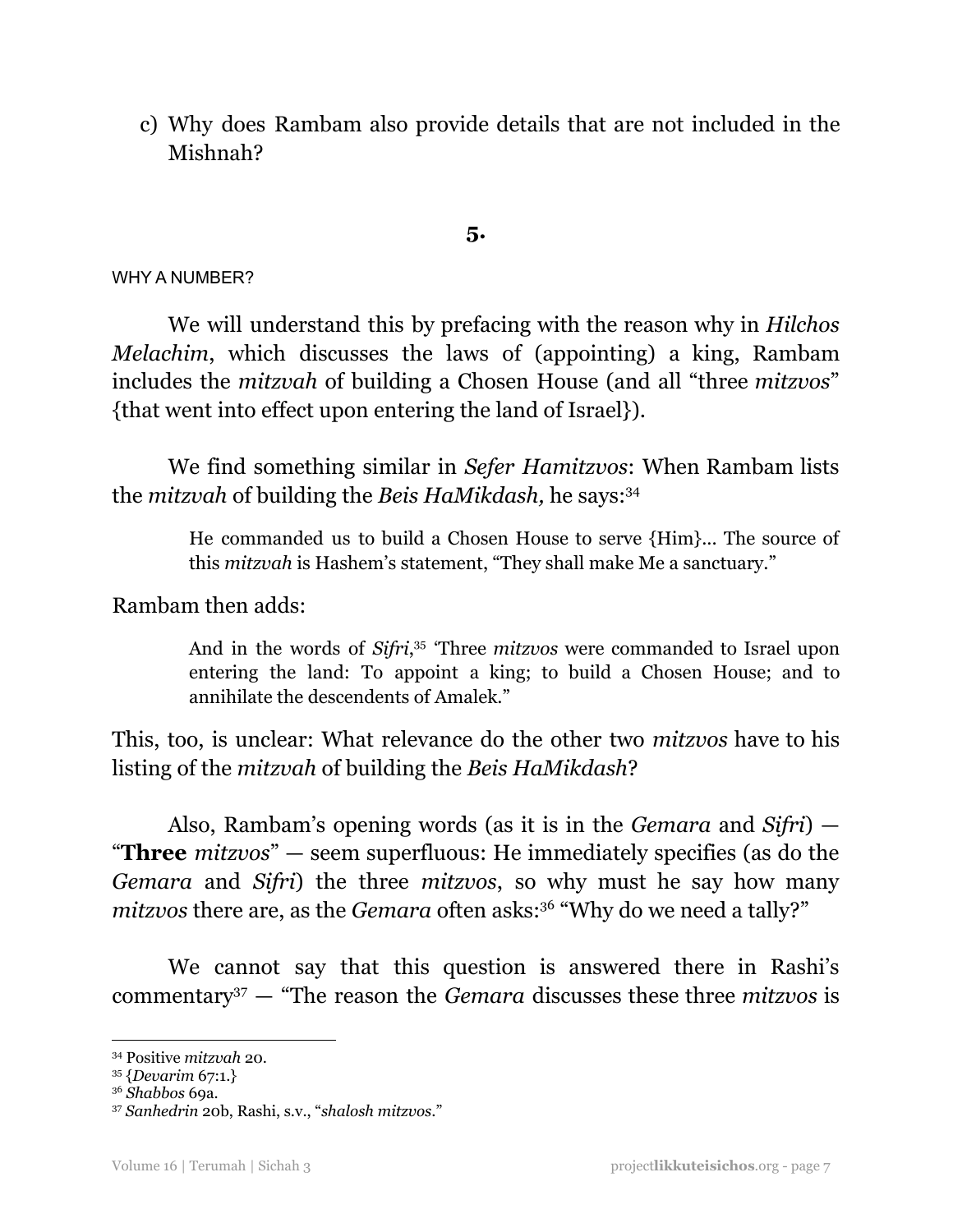because they are interdependent, and must be done in a particular order… appointing a king, then annihilating Amalek, and then building the Chosen House…" — because this only explains why the *Gemara* "**discusses** these three," but Rashi does not explain the preface — "**three** *mitzvos*."

#### **6.**

#### INDEPENDENT YET INTERCONNECTED

The explanation: These three *mitzvos* are (as Rashi puts it) "interdependent." Meaning, although these three *mitzvos* are distinct, each *mitzvah* is (also) a detail that complements the other two: The *mitzvah* of appointing a king is optimally fulfilled when the *mitzvos* to annihilate the descendents of Amalek and build Hashem's Chosen House are fulfilled. And the same applies to the other *mitzvos*; the optimal fulfillment of the *mitzvah* to build Hashem's Chosen House also depends on fulfilling the *mitzvos* of appointing a king and battling Amalek.

After outlining the interdependency of the three *mitzvos*, it is then deduced from the verse<sup>38</sup> that their interdependence also pertains to them being executed in a specific order: First appointing a king, then annihilating Amalek's descendants, and afterward, constructing Hashem's Chosen House.

In other words, this is more than just {a description of} the order in which these *mitzvos* are obligated to be fulfilled by chronologically by the **Jews** — "commanded to Israel"<sup>39</sup> (as individuals);<sup>40</sup> it is also a detail in the *mitzvah* of appointing a king: Part of the character of a king is that he must wage war against Amalek and the *Beis HaMikdash* must be built under his

<sup>&</sup>lt;sup>38</sup> {*Devarim* 12:10-11 - "...He will give you rest from all your enemies all around, and you will dwell securely" alludes to annihilating Amalek; "it shall be the place…" alludes to the building of the *Beis HaMikdash*.}

<sup>39</sup> {Wording of *Sifri*, quoted in Section 5.}

<sup>40</sup> {Original: "*gavra*," lit: (an obligation associated with) the person, as opposed to "*cheftza*" which implies that an obligation is associated with, and dependent on, an entity rather than the person performing the *mitzvah*. In the context of this *sichah*, the order of the *mitzvos* is more than just which *mitzvah* we need to perform first, but that in order for each *mitzvah* itself to be considered complete, all three *mitzvos* must be completed.}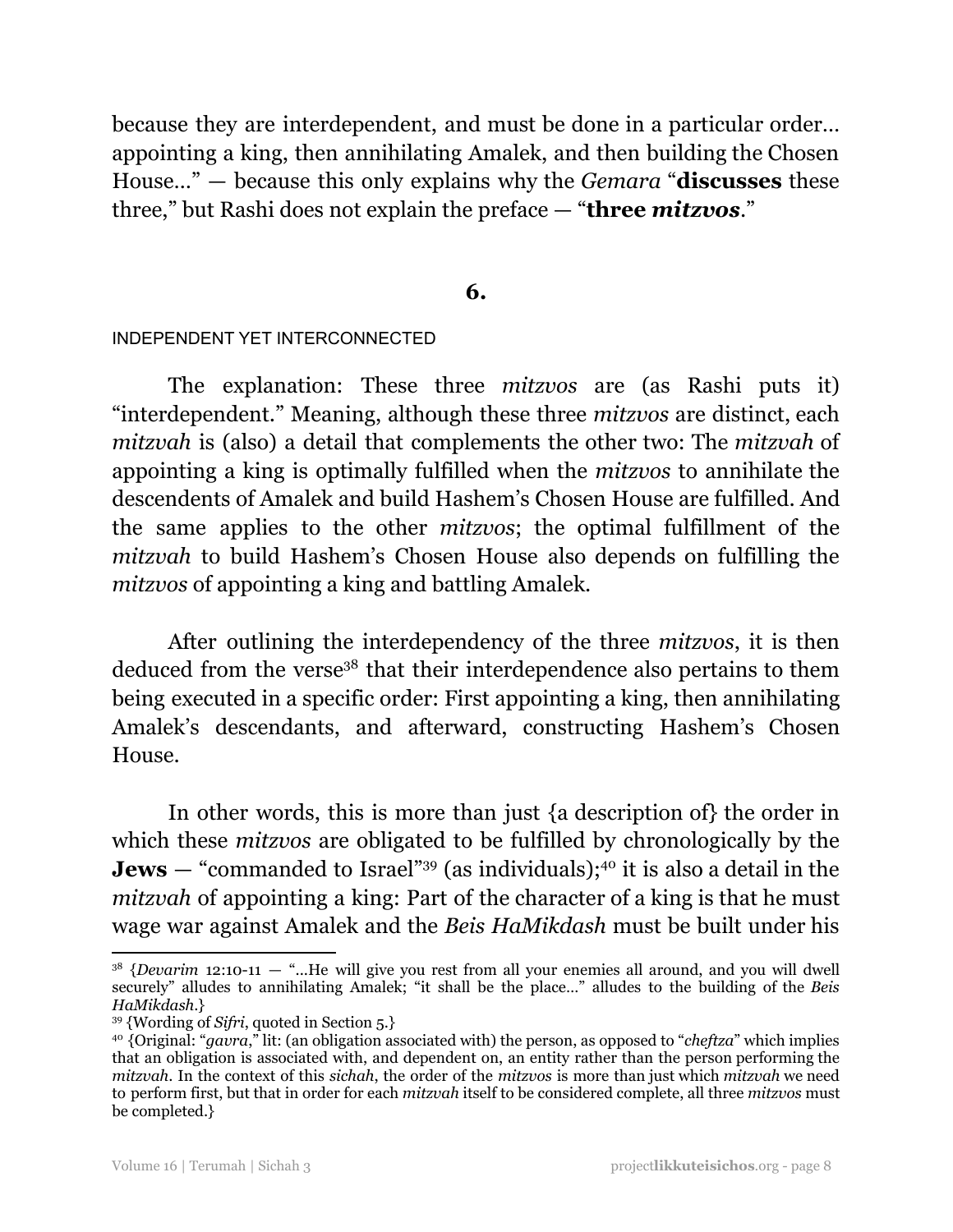aegis; and part of the character of the *Beis HaMikdash* is that there needs to be a king and a war with Amalek.

[For this reason, Rambam (in paragraph 2)<sup>41</sup> quotes the verses,<sup>42</sup> "And it came to pass, when the king dwelled in his palace, and Hashem gave him rest from all his enemies who surrounded him, the king said to Natan the Prophet: 'Look! I am dwelling in a house of cedar….'": These verses do not only prove the chronological **order** of these *mitzvos* — for this, Rambam should have been content with the (first) verses cited by the *Gemara*, <sup>43</sup> "He will give you rest from all your enemies... it shall be the place where Hashem {your L-rd} will choose…." Rather (primarily), these verses are quoted because this is part of what characterizes "a king" (and fulfilling the *mitzvah* to appoint him), and also the war to annihilate Amalek: "And it came to pass, when **the king** dwelled in his palace, and Hashem **gave him rest** from {all his enemies} who surrounded him, **the king** said…."]

This clarifies why Rambam includes all "**three** *mitzvos*" in *Hilchos Melachim*, and also {in *Sefer Hamitzvos}* when listing the positive *mitzvah* to build the *Beis HaMikdash* — since they are all interdependent and interconnected.

## **7.**

#### CONDITIONS ALREADY FULFILLED BY MOSHE

Based on the above, we can also clarify the continuation of the laws at the beginning of *Hilchos Beis HaBechirah*: "It is a positive *mitzvah* to construct a house for Hashem… as the Torah says: 'They shall make Me a sanctuary.'" Rambam then continues: "The *Mishkan* constructed by Moshe is already described in the Torah, and it was only temporary…" Meaning, the mitzvah to construct "a house for Hashem" applies (also) to the *Mishkan* that Moshe built.

<sup>41</sup> {*Mishneh Torah*, "*Hilchos Melachim*, ch. 1, par. 2.}

<sup>42</sup> *Shmuel II*, beg. ch 7.

<sup>43</sup> {*Sanhedrin,* ibid.}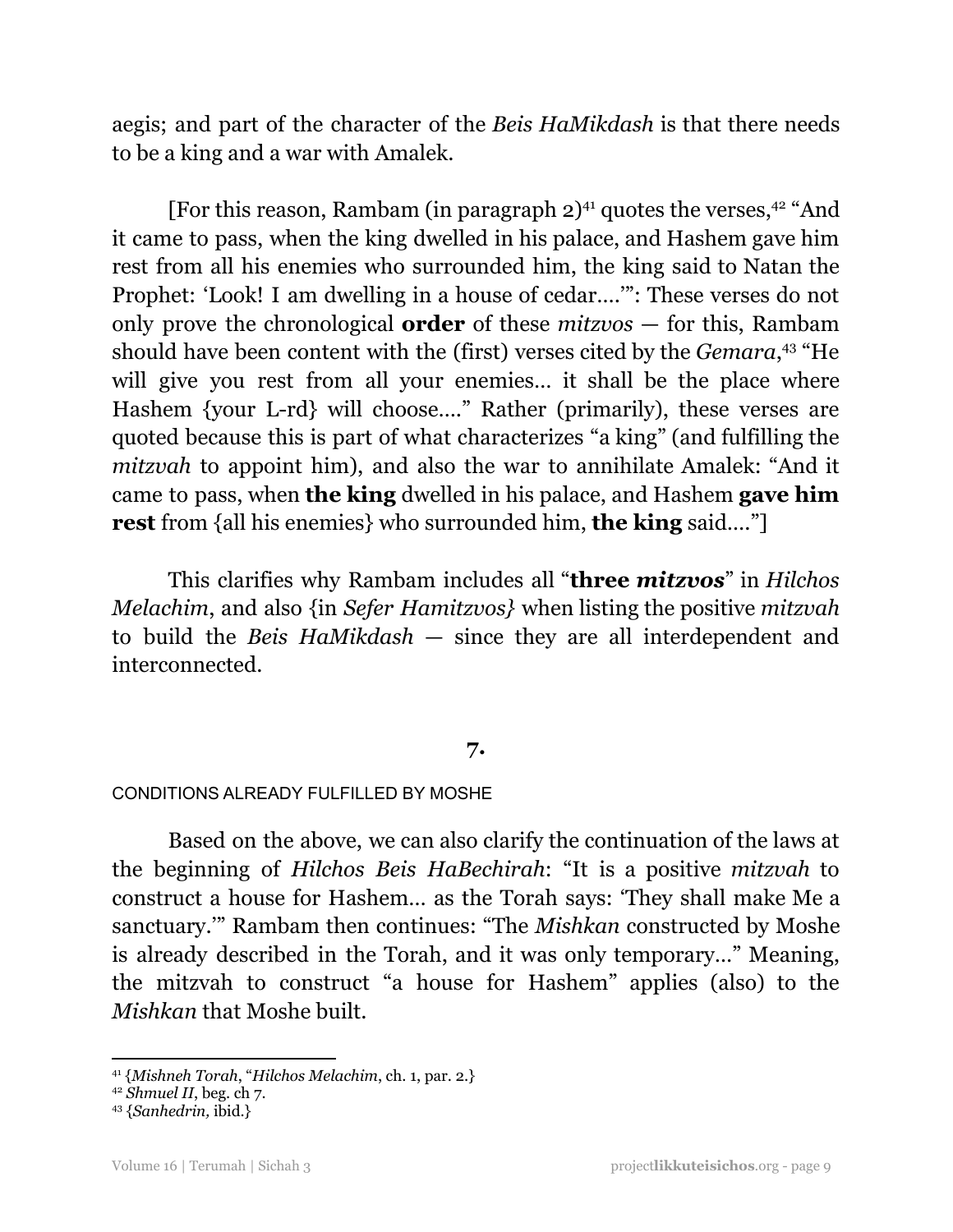And since the *mitzvah* to build a *Beis HaMikdash* is contingent upon the two other *mitzvos* — and in order to fulfill it as delineated depends on the (prior) fulfillment of {the *mitzvah* of} appointing a king, and "He will give you rest" from war with Amalek  $-$  we must therefore say that the same was true for every sanctuary.

Meaning, although these are "three *mitzvos*" that Israel were "**commanded** to fulfill upon entering the **land** {of Israel}," this only relates to the command for **all three** *mitzvos*. But since the *mitzvah* to build a "house for Hashem" is **one** commandment for all generations — "They shall make Me a sanctuary"  $-$  which includes in it all the buildings {also the previous ones}, it is understood that each previous sanctuary also was constructed after there was a king and {after fulfillment of the condition} "He will give you rest from all your enemies that surround you," since "they are interdependent."

[However, the consummate realization of {the *mitzvah* to build a} *Beis HaMikdash* for **all generations** <sup>44</sup> was the Eternal House when "the Temple was built in Yerushalayim." <sup>45</sup> So, too, its prerequisites and requirements (the laying of its groundwork), viz., appointing a king and waging war against Amalek, were also consummately realized specifically with the construction of *Beis HaMikdash* in Yerushalayim.]

Thus, Rambam quotes the verse, "they shall make Me a sanctuary," and immediately continues: <sup>46</sup> "The *Mishkan* constructed by Moshe is already described in the Torah. It was only temporary": The straightforward {meaning of this} command is regarding the *Mishkan* that Moshe constructed, since through it the *mitzvah* of building a "House for Hashem" was also fulfilled, with all of its requirements. This is because "Moshe Rabbeinu was a king," as Rambam writes, <sup>47</sup> and the construction of the

<sup>45</sup> {*Mishneh Torah*, ibid.} <sup>44</sup> See the wording of *Mishneh Torah*, "*Hilchos Beis HaBechirah*," ch. 1, par. 3 {"There is no Sanctuary for all generations except in Yerushalayim and (specifically) on Mt. Moriah."}

<sup>46</sup> {*Mishneh Torah*, "*Hilchos Beis HaBechirah*," ch. 1, par. 1.}

*<sup>47</sup> Mishneh Torah,* "*Hilchos Beis HaBechirah,*" ch. 11, par. 6.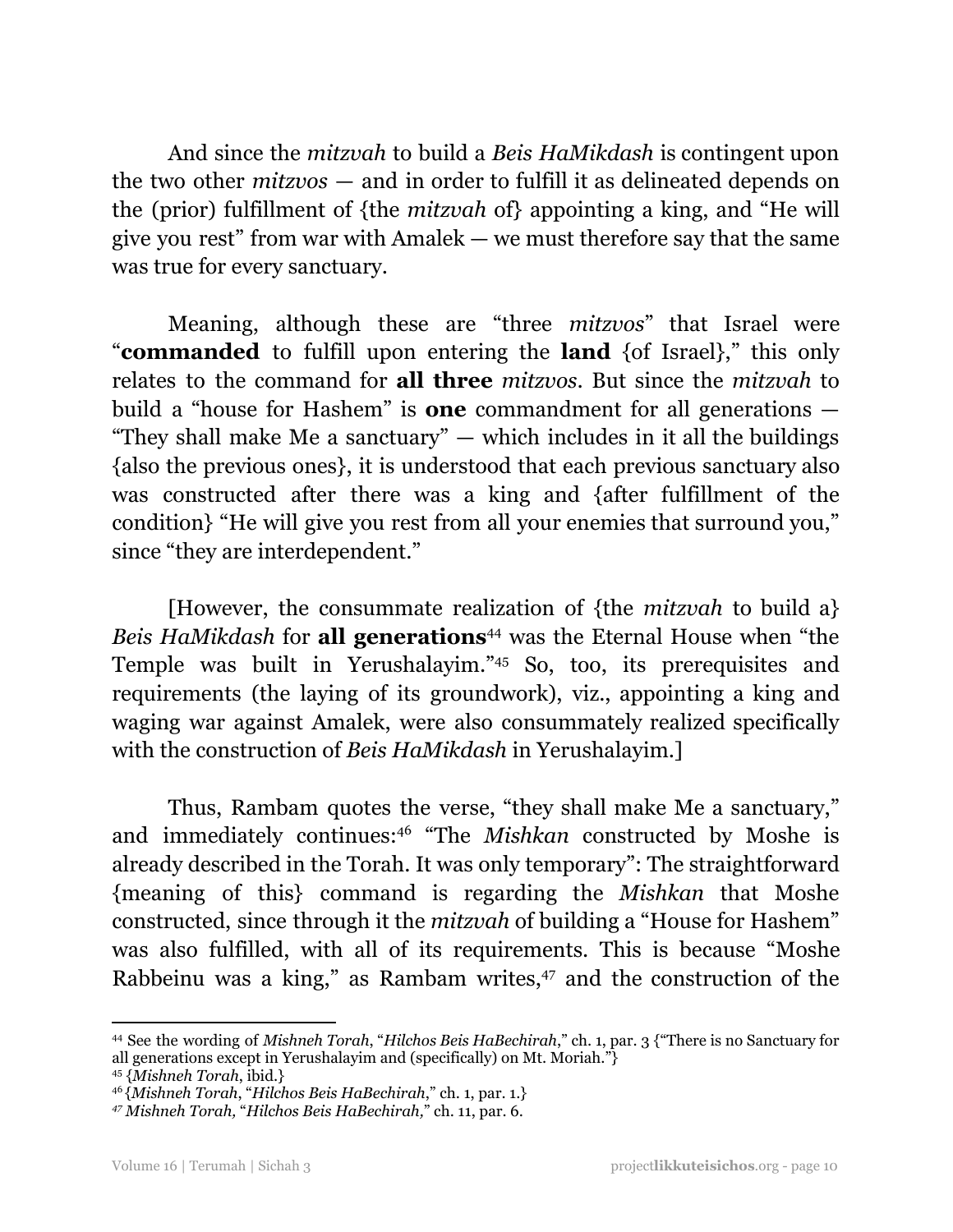*Mishkan* also took place after the respite from war with Amalek: "Yehoshua weakened Amalek and his people with the edge of the sword." <sup>48</sup> So from that point onward, the *mitzvah* that "they shall make Me a **sanctuary**" became permanent. 49

#### **8.**

#### TRIFECTA AT EVERY STEP

In this context, we can understand why Rambam elaborates, starting with the statement, "The *Mishkan* constructed by Moshe is already described in the Torah. It was only temporary." Rambam continues, "After they {the Jews} entered the land {of Israel}, they erected the *Mishkan* in Gilgal during the fourteen years in which they conquered and divided the land." This explains how the command, "they shall make Me a sanctuary," — regarding the *Mishkan* that Moshe built — was an **eternal** command, and that it was fulfilled as soon as "they erected the *Mishkan…"*; the difference was only in the way it was fulfilled: The sanctuary constructed by Moshe, which was built in the wilderness and erected "from station to station," <sup>50</sup> was fashioned as a *Mishkan* (a "Tent") — it was just short-term. Hence, **this** method of fulfilling this obligation also continued after "they entered the land," for as long as the Jewish people remained in an interim state. This state continued until the conclusion of the fourteen years, during which time Yehoshua served as a **king**, while they conquered and **divided** the land." 51

"From there, they came to Shiloh": <sup>52</sup> Once there, the Jews were in a **greater** state of tranquility in *Eretz Yisrael* — since it was after they had **conquered and divided** the land. So at that point, they constructed a

<sup>48</sup> *Shemos* 17:13.

<sup>49</sup> {In other words, the original command of מקדש לי ועשו, which was fulfilled completely, remains in force as the permanent commandment for המקדש בנין.{

 $50$  {I.e., at each stop in their journey through the desert.}

<sup>51</sup>*Mishneh Torah*, "*Hilchos Melachim*, ch. 1., par. 3.

<sup>52</sup> {*Mishneh Torah*, "*Hilchos Beis HaBechirah*," ch. 1, par. 2.}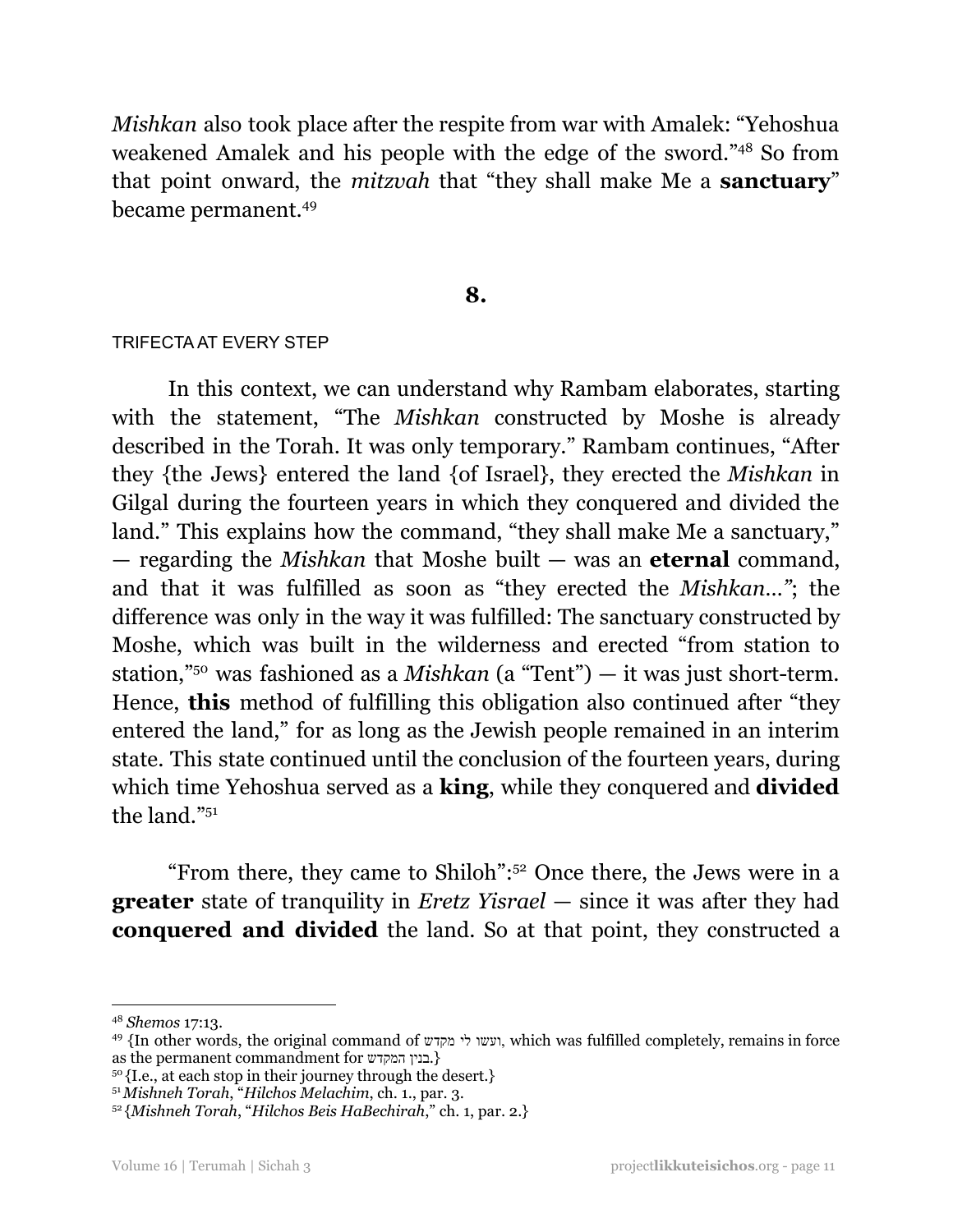**house** of stone, not a tent (as was the case until then), and "the *Mishkan* of Shiloh stood for 369 years."

But also following this period…

When Eli died, it was destroyed. {Afterwards} they came to Nov, and there they built a sanctuary. When Shmuel died, it was destroyed, and they came to Givon…. The days {the sanctuary stood} in Nov and Givon were 57 years.

Meaning, regarding Nov and Givon, Rambam says, "and there, they built a **sanctuary**" (despite the ark not being present there; in some sources,<sup>53</sup> it is referred to as a "great altar") <sup>54</sup> because the *mitzvah* of building a **sanctuary** applied then, too. However, since at that time, they did not enjoy a **complete** rest from battle, during "the days of Nov and Givon" {the *Mishkan*} was not an **eternal** house. {Rather} "From Givon, they came to the Eternal House" (since at that time the "monarchy" was complete, with David and Shlomo {serving as kings}, and there was also total repose from the battle with Amalek.

## **9.**

### PERFECTION BEGAN IN THE HOLY LAND

Based on the above, we can clarify why at the beginning of *Hilchos Melachim*, Rambam discusses all "three *mitzvos*," and why he quotes the verse, "Seek out His Presence and come there," {which alludes to the *Mishkan* in *Shiloh*} rather than the verse, "They shall make Me a sanctuary," or a verse clearly referring to the Eternal House. This is because Rambam is talking about the period when "they entered the land" (following its conquest and division). Already at that point, the Jews were fulfilling all three "interdependent" *mitzvos* that they were commanded, (although fulfillment of these *mitzvos* only reached the acme of perfection with the building of the *Beis HaMikdash* in Yerushalayim).

<sup>53</sup> *Melachim* I, 3:4; *Tosefta Zevachim,* end ch. 13; see *Meiri, Megillah* 9b.

<sup>54</sup> {In the Hebrew original, "*Bamah gedolah*"; a central, communal Altar where sacrifices were offered.}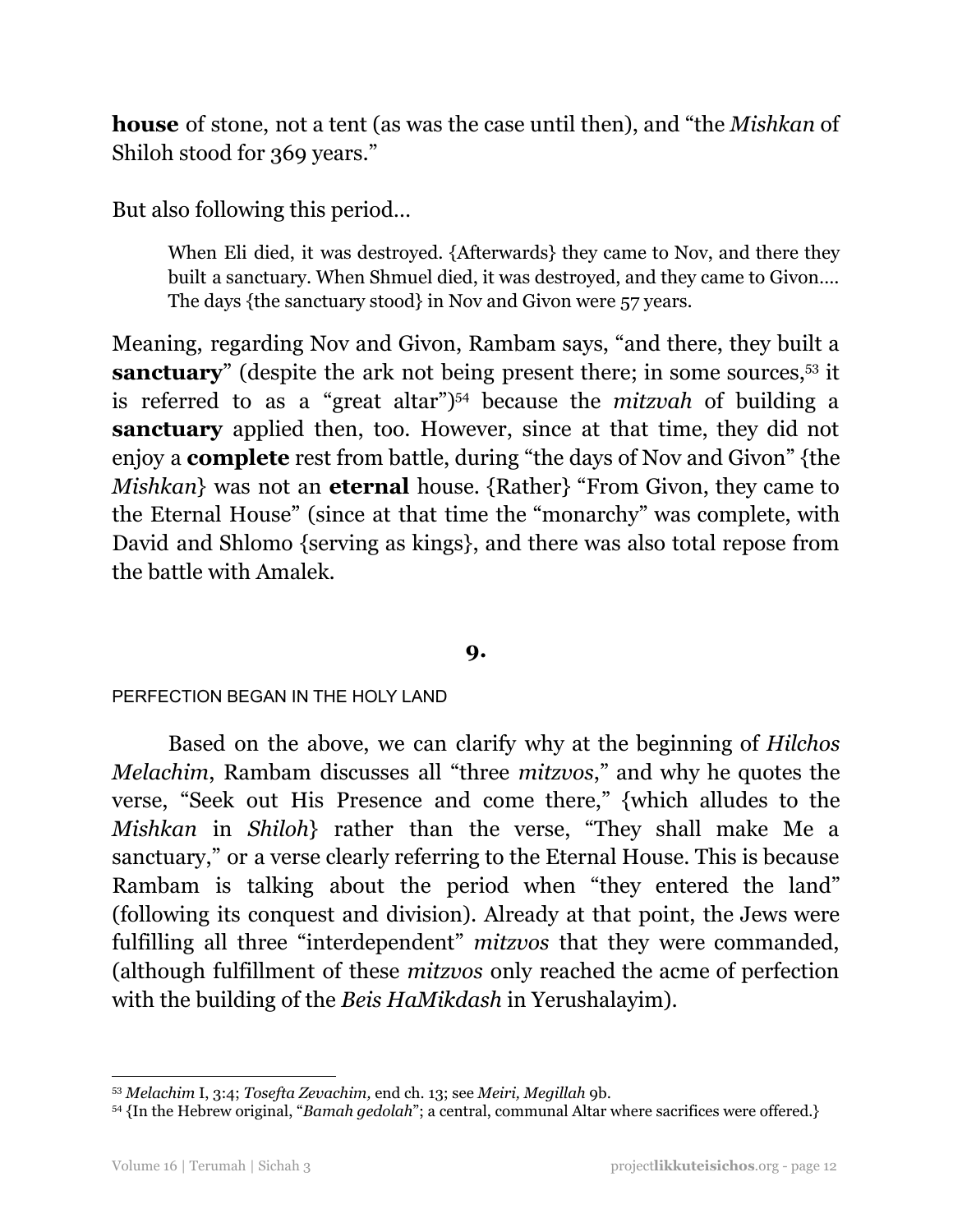{By then} a House had been constructed {to serve as a sanctuary} (unlike the Tents that were used for this purpose earlier). Following the fourteen years of conquest and division, the land of Israel was in a state of **rest**; and this occurred through Yehoshua, who was appointed **king** (by Moshe and his *Beis Din*, <sup>55</sup> as the *mitzvah* of appointing a king is supposed to be conducted in later generations). Yehoshua was appointed "by a *Beis Din* of 70 elders, and by a prophet." <sup>56</sup> [In contrast, the *Mishkan* was **transitory,** and erected in the **desert** (at each stopover); the Jews were not in a state of rest {from their enemies}; and, Moshe's monarchy had not been not established through an appointment conforming with all the details of the *mitzvah* to appoint a king]. 57

#### **10.**

#### DUPLICATING DESIGN

On this basis, we can also answer the question asked on the above-mentioned *halachah* in *Hilchos Beis HaBechirah,* and explain what practical ruling can be gleaned:

Rambam rules: <sup>58</sup> "A person may not build a house patterned after the Temple's design; a porch with the design of the entrance hall {of the *Beis HaMikdash*}; or, a courtyard resembling {its} courtyard." All of the structures that Rambam mentions were included in the category of a **sanctuary**; each was subject to the corresponding regulations; and with each, the *mitzvah* of "they shall make Me a sanctuary"<sup>59</sup> was fulfilled.

[This was so to the extent that even in the *Beis HaMikdash*, although its design and dimensions differed from the *Mishkan*'s, its primary

<sup>55</sup> {A duly convened Rabbinical court.}

*<sup>56</sup> Mishneh Torah,* "*Hilchos Melachim,*" ch. 1, par. 3.

<sup>57</sup> {This is why Rambam cites this verse regarding Shiloh because here he's emphasizing the aspect of the *mitzvah* to build the *Beis Hamikdash* as it is interconnected with the other 2 *mitzvos*. And this idea only came to semi-completion in Shiloh.}

<sup>58</sup> *Mishneh Torah*, "*Hilchos Beis HaBechirah*," ch. 7, par. 10.

<sup>59</sup> {We understand this from the details Rambam brought in this *halachah* (as was explained in Section 7 of the *Sichah*, (and this shows that those details are halachically germane.}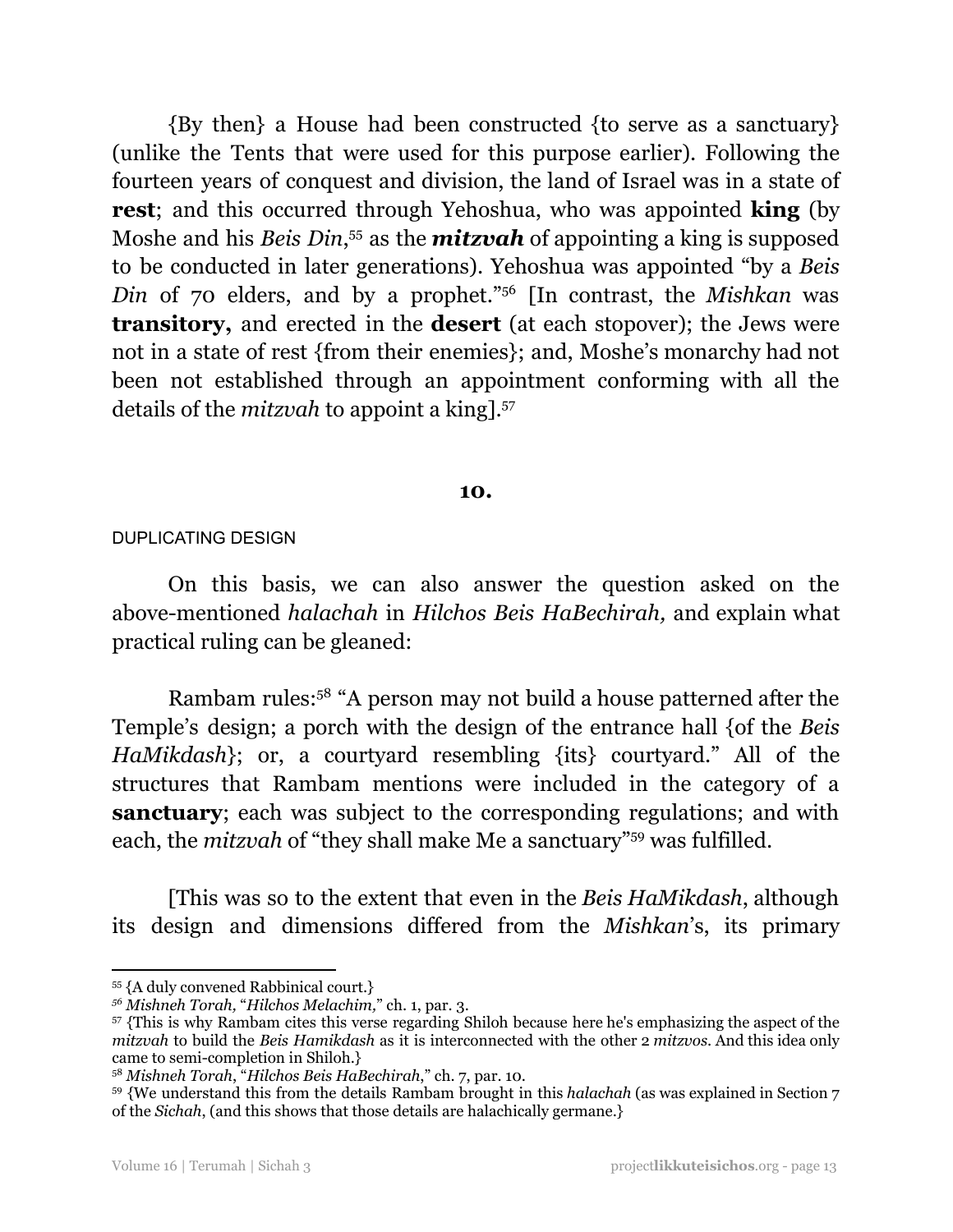attributes still were patterned after the *Mishkan*. As Rambam writes: <sup>60</sup> "We must make another partition around the Temple, set off from it, resembling the curtains surrounding the courtyard of the {*Mishkan* in the} desert, and everything encompassed by this partition is similar to the courtyard of the Tent of Meeting and is called "the Courtyard."]

As such, we can say that the prohibition to build "a house patterned after the Temple's design…" also prohibits replicating the design of the *Mishkan* in Shiloh, the *Mishkan* in Nov, and the *Mishkan* in Givon.

#### **11.**

THE ULTIMATE TRIFECTA

To explain all this on a deeper level:

Regarding the order of the three *mitzvos*, *Chassidus* explains<sup>61</sup> that "You shall set a king over you" <sup>62</sup> alludes to *yirah*, <sup>63</sup> since a king personifies the fierce fear of Hashem and self-abnegation<sup>64</sup> to Him. Through the agency of the Jewish king, these qualities of fear and self-abnegation are extended to the whole nation. 65

Then, once we attain the level of *yirah*, which is {expressed in}  $iskafya<sup>66</sup>$  it is time to move on to annihilating Amalek — "you shall **abolish** evil,"<sup>67</sup> which is accomplished through *ishapcha*.<sup>68</sup> Only then, can we — and must we — strive to attain the level of *yirah ilaah*, <sup>69</sup> which is

<sup>60</sup> *Mishneh Torah, "Hilchos Beis HaBechirah*," ch. 1, par. 5.

<sup>61</sup>*Or HaTorah*, "*Beshalach*," p. 667.

<sup>62</sup> {*Devarim* 17:15.}

<sup>&</sup>lt;sup>63</sup> {Lit., "fear," this connotes a Jew relating to Hashem with awe and reverence.}

<sup>&</sup>lt;sup>64</sup> {In the Hebrew original, "*bitul*"; it connotes selflessness and the negation of ego. It is the antithesis of *yeshus*, being in a state of complete devotion to Hashem, without any self-serving motives.}

<sup>65</sup> See also *Derech Mitzvosecha*, "*Mitzvas Minui Melech*."

<sup>66</sup> {Lit., "bending," the *avodah* of a person subduing his negative impulses and overcoming his urges.}

<sup>67</sup> {*Devarim* 17:7.}

<sup>69</sup> {Lit., "the higher level of fear," a level of *yirah* that is reached following successful *iskafya* and *is'hapcha*.} <sup>68</sup> {Lit., "transformation,"the *avodah* of a person transforming his negative impulses and urges into good.}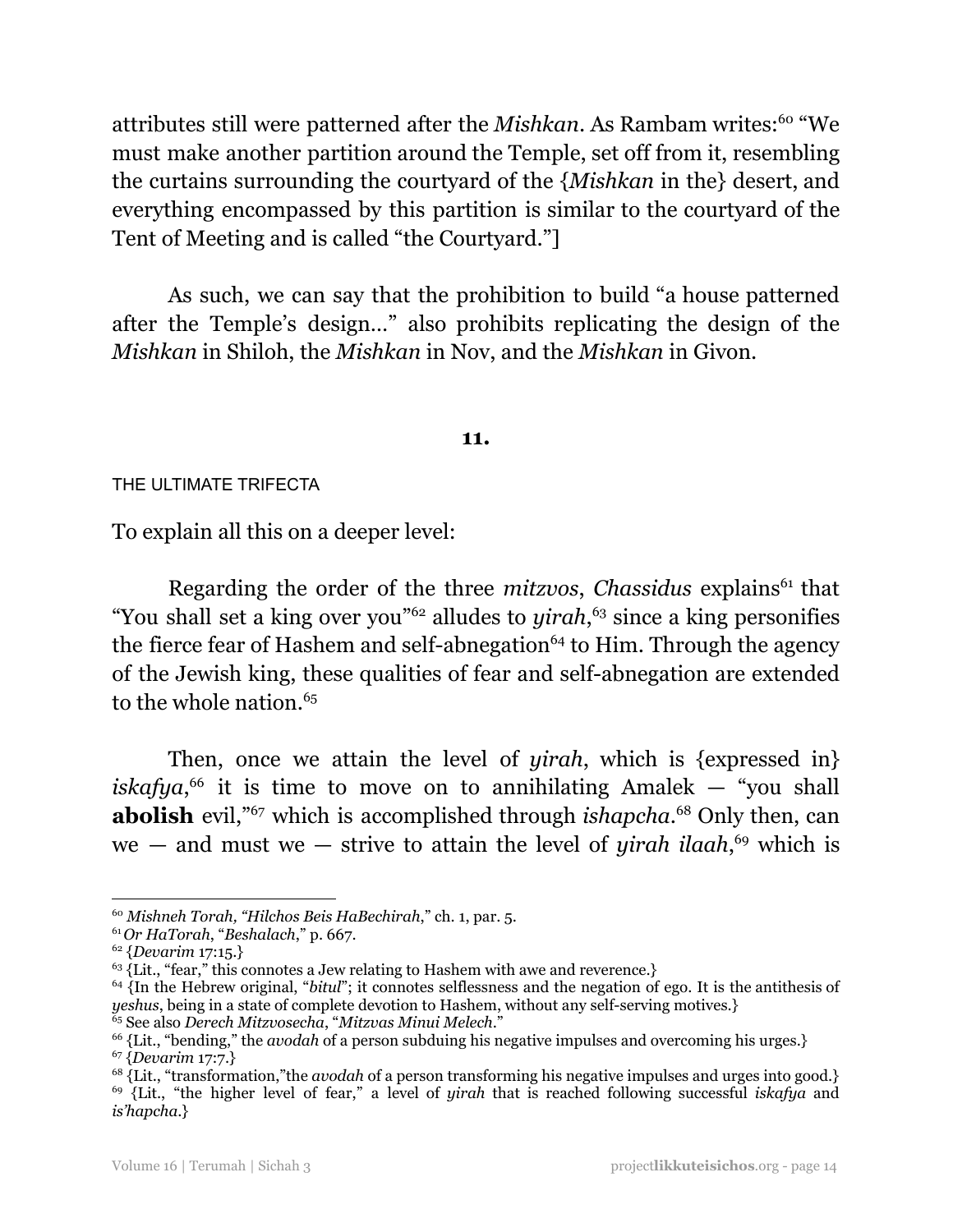achieved through the *Beis HaMikdash* — "revere My sanctuary." <sup>70</sup> And **this** grade of *yirah* is attained through *chochmah* <sup>71</sup> — Torah. The same dynamic holds true in all generations, including the time of exile following the destruction of the *Beis HaMikdash* — through "the four cubits of *halachah*." 72

This will also clarify why the command to construct the *Beis HaMikdash*, and also the actual construction of (the first *Mikdash* —) the *Mishkan*, had to come about through Moshe specifically (as Rambam emphasizes, "The *Mishkan* constructed by **Moshe** is already described in the Torah" – because extending *daas*<sup>73</sup> to every Jew, which then leads to *yirah*, comes about through Moshe. <sup>74</sup> (As we find regarding the verse, 75 "And now, Israel, what does Hashem ask of you? Only to fear" — the Gemara asks:<sup>76</sup> "Is fear of Heaven<sup>77</sup> a minor matter?" It then answers: "Indeed, for Moshe it is a minor matter.") Thus {all stages, starting from} the beginning of the concept kingship (*yirah tataah*), 78 through the building of the *Mishkan* (*yirah ilaah*) that followed, had to come about through Moshe.

[Moreover, regarding the *Mishkan* and the *Beis HaMikdash*, our Sages expounded: <sup>79</sup> "Hashem doesn't say, 80 'I will dwell in *it*,' but 'in *them'*" {implying that Hashem dwells} within every single Jew. **Every** Jew can (and must) work at himself becoming a *Mishkan* and a *Beis HaMikdash*

<sup>70</sup> *Vayikra* 19:30; 26:2.

<sup>71</sup> {Lit., "wisdom," the *sefirah* following *keser*, the highest of the intellectual faculties; Hashem's attribute of wisdom as it is expressed through Torah.}

<sup>72</sup> *Berachos* 8a. {After the destruction of the *Beis HaMikdash*, the *Shechinah* resides "in the four cubits of *halachah*, i.e., among those who study *halachah*).

<sup>73</sup> {Lit., "understanding." The intellectual faculty of attachment or union. It is associated in the soul with the powers of memory and concentration, powers which rely upon a person's recognition of, and sensitivity to, the potential meaningfulness of those ideas generated in consciousness through the powers of *chochmah* and *binah*. This sensitivity itself derives from the connection of *daas* to the superconscious origin of the soul. }

<sup>74</sup> *Tanya,* ch. 42.

<sup>75</sup> *Devarim* 10:12.

<sup>76</sup> *Berachos* 33b.

<sup>77</sup> The version in *Tanya,* as well as in *Ein Yaakov* and *Maharsha*, does not include "of Heaven" but it is in the current text of the *Gemara*.

<sup>78</sup> {The lower level of *yirah.*}

<sup>79</sup> *Reishis Chochmah, Shaar Ha'Ahavah,* ch. 6, s.v. "*U'shnei*"; *Shaloh, Shaar HaOsiyos*, sec. 30.

<sup>80</sup> {*Vayikra* 25:8 — "They shall make a sanctuary for Me, and I will dwell *be'socham*," lit., "in them."}